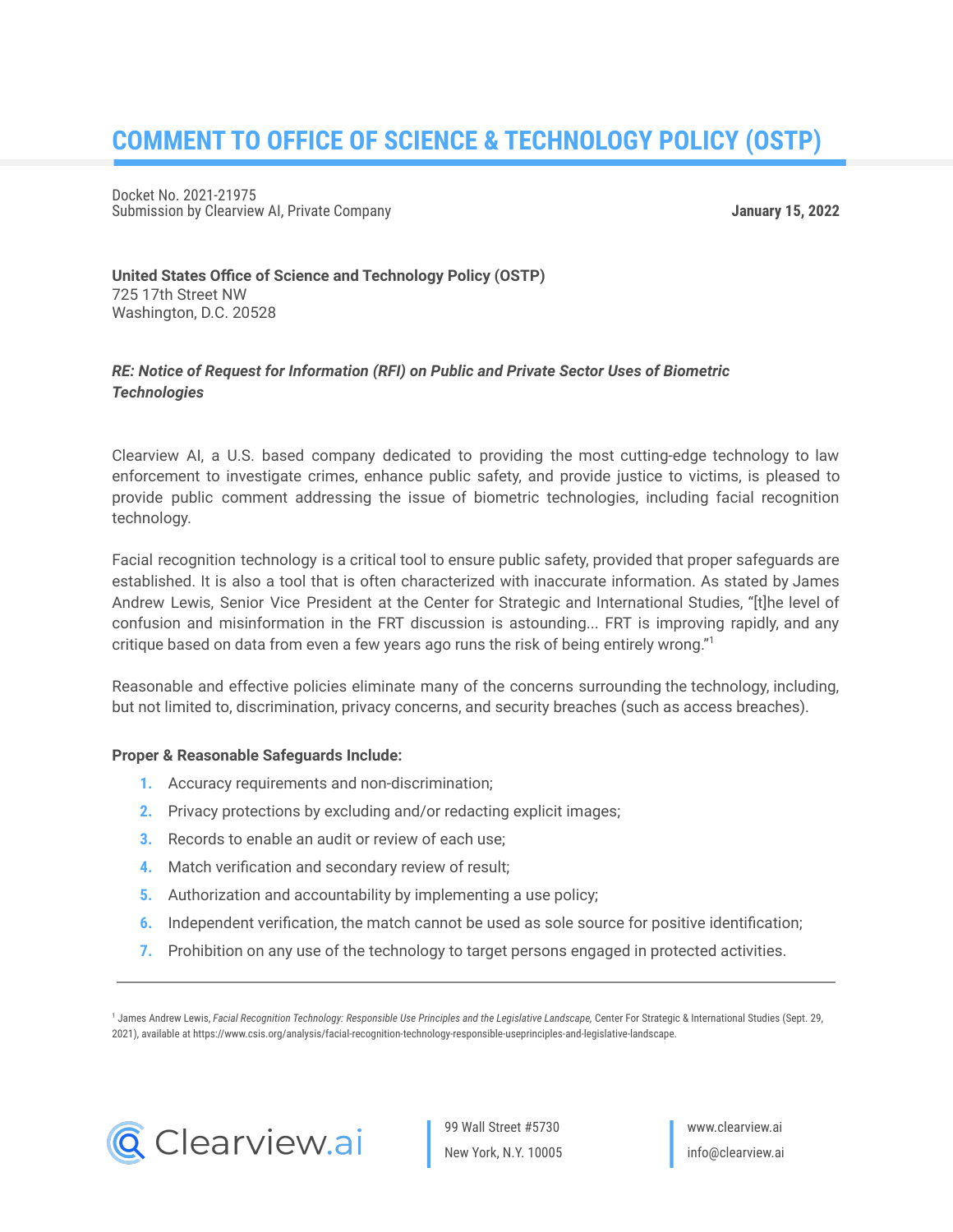## **ACCURACY & TRANSPARENCY IN FACIAL RECOGNITION TECHNOLOGY**

Procedures for and results of data-driven and scientific validation of biometric technologies

#### **ACCURACY**

Concerns over the use of facial recognition technology related to discrimination and bias can be eliminated by setting a 99% accuracy requirement. High-performing algorithms, as determined by the National Institute of Standards and Technology ("NIST"), do not contain racial bias and are at least 99% accurate in matching images. The Director of the Information Technology Laboratory for NIST, Dr. Charles Romine, testified in 2020 before the U.S. Homeland Security Committee that with the highest-performing algorithms they saw "undetectable" bias, further noting, that they did not see a "statistical level of significance" related to bias in these top-performing algorithms.<sup>2</sup>

Stringent standards for non-discrimination can be met by existing facial recognition technology. For example, NIST's October 2021 evaluation of Clearview AI's facial recognition algorithm found greater than 99% accuracy for all demographics – highlighting the dependability and accuracy in advanced algorithms.<sup>3</sup> In the same report, NIST also ranked Clearview's algorithm #1 in the United States and #2 in the world (most difficult-to-score category WILD photos, as well as average ranking). Subsequently in November 2021, in the most representative one-to-many investigation testing track, NIST once again ranked Clearview AI's algorithm #1 in the United States and #2 in the world (most difficult-to-score category VISA/Kiosk, as well as average ranking). 4

While Clearview AI has achieved these very high scores in accuracy, the accuracy of facial recognition technology continues to increase generally. As noted by the U.S. Government Accountability Office ("GAO"), "[r]ecent advancements in facial recognition technology have increased its accuracy and its usage." 5 In fact, unlike older algorithms which use manual measurements, advanced and high-performing algorithms use a form of artificial intelligence called a "neural network". <sup>6</sup> These artificial neural networks operate similar to a biological brain, transmitting various signals to other neurons to map out the image. For example, Clearview AI's high-performing algorithm's neural networks are trained on millions of examples of diverse faces from all ethnicities to ensure there is no racial bias in its algorithm.

<sup>6</sup> *Neural Networks,* IBM Cloud Education (Aug. 2020), available at https://www.ibm.com/cloud/learn/neural-networks.



99 Wall Street #5730 New York, N.Y. 10005

<sup>2</sup> *Facial Recognition and Biometric Technology,* C-SPAN (Feb. 6, 2020), available at https://www.c-span.org/video/?469047-1/homeland-security-officials-testify-facialrecognition technology-usage.

<sup>3</sup> *Face Recognition Vendor Test (Part 1: Verification),* National Institute Of Standards And Technology (Oct. 28, 2021), available at https://pages.nist.gov/frvt/reports/11/ frvt\_11\_report.pdf and https://github.com/usnistgov/frvt/tree/nist-pages/reports/11 (past reports).

<sup>4</sup> *Face Recognition Vendor Test (Part 2: Identification),* National Institute Of Standards And Technology (Nov. 22, 2021), available at https://pages.nist.gov/frvt/reports/1N/ frvt\_1N\_report.pdf and https://github.com/usnistgov/frvt/tree/nist-pages/reports/1N (past reports).

<sup>&</sup>lt;sup>5</sup> Facial Recognition Technology: Current and Planned Uses by Federal Agencies, U.S. Government Accountability Office (Aug. 24. 2021), available at https://www.gao.gov/ products/gao-21-526.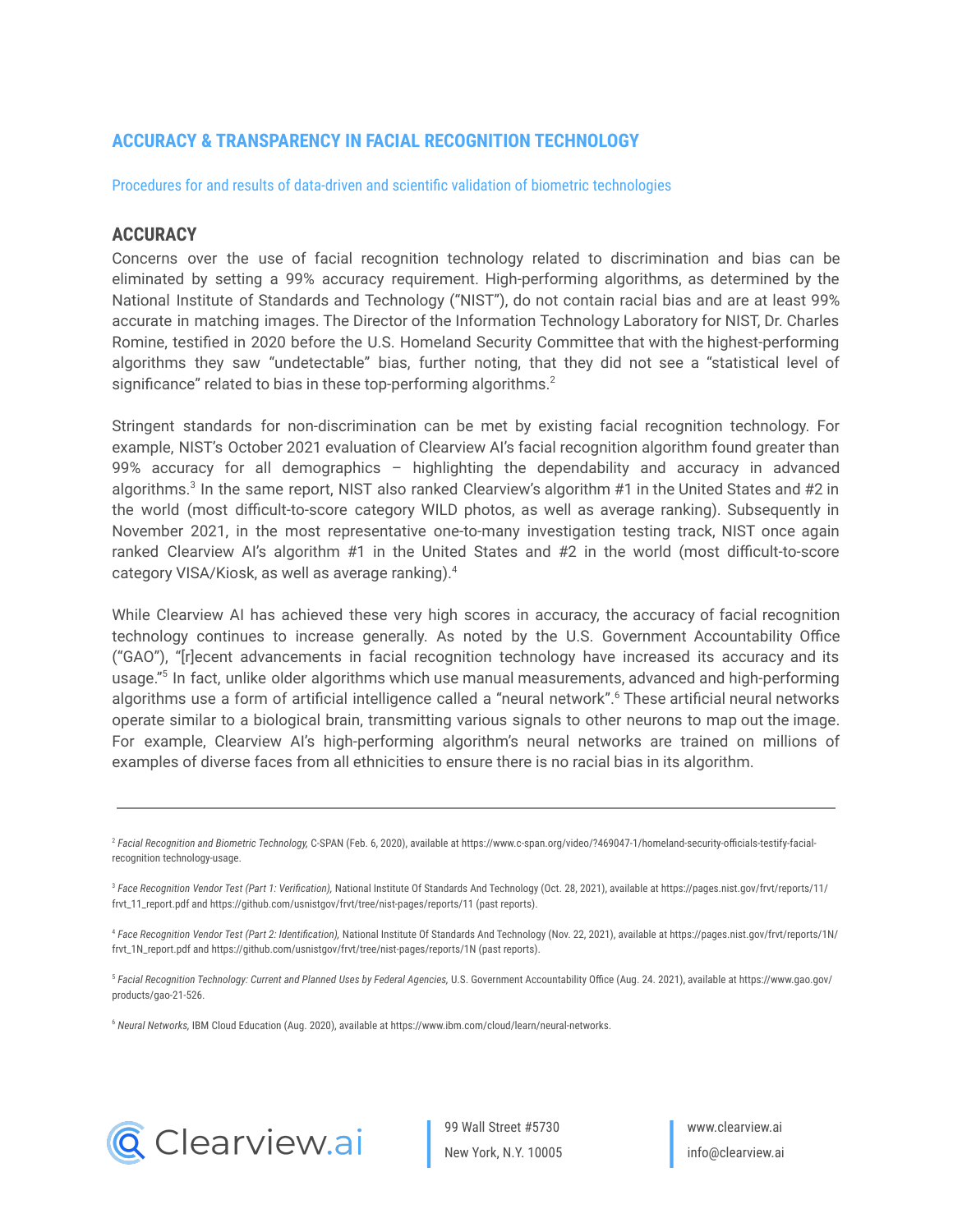Another means of maintaining accuracy is for the provider of a facial recognition technology to regularly update its image search engine with public images obtained by its search engine accessing information available to the general public on the internet, so that the data obtained is highly accurate and up-to-date. Data available to the public from the internet is valuable because, unlike traditional government databases, it can capture persons who are not previously known to authorities. A search engine that relies on a very large library of photographs, enhances the probability that the true match is covered in it and returned to the investigator. This reduces the likelihood of search misses, and the chances of investigators arriving at a false positive match derived from a limited search space and an early conclusion.

Therefore, with facial recognition technology, investigative effectiveness increases with the size and integrity of the underlying database. Larger databases are more likely to provide key information to protect the public than are smaller ones. The use of large public datasets for facial recognition also substantially mitigates the impact of historical inequalities and reduces the likelihood of discrimination, because large public reference databases, such as that developed by Clearview AI, are demographically rich and balanced.

Finally, retrieval rank and threshold are settings whereby an algorithm can be modified to return more results that may not be as accurate. Setting a low retrieval rank or threshold tends to return more false positives. High-performing algorithms should have hardcoded bottom lines for these criteria, thereby limiting the return of false positives. The facial recognition algorithm produces a set of potential matches that are then reviewed by human investigators and trained analysts who serve as peers in the review process.

## **TRANSPARENCY**

Transparency is another key feature and is promoted by systems that enable the reconstruction of the reason for a search involving facial recognition technology, and the results of that search. This can be done by a platform requiring users to log on with an associated case number and type, and subsequently made available to the administrative supervisor associated with each particular user agency. This enables user agencies to monitor their individual users and ensure compliance with agency policies. The application can generate statistics for user agencies to show how it is being used and who is using it, to enable administrators to ensure that their agencies policies are being followed and that the technology is only being used for authorized purposes.

## **AVOIDING HARM – PRIVACY & SURVEILLANCE**

Exhibited and potential harms of a particular biometric technology

## **PRIVACY**

Facial recognition technology service providers should use public information, with limited exceptions. This largely eliminates any potential privacy concerns related to the individual. Specifically, facial recognition service providers should only use lawfully sourced images including those from the public



99 Wall Street #5730 New York, N.Y. 10005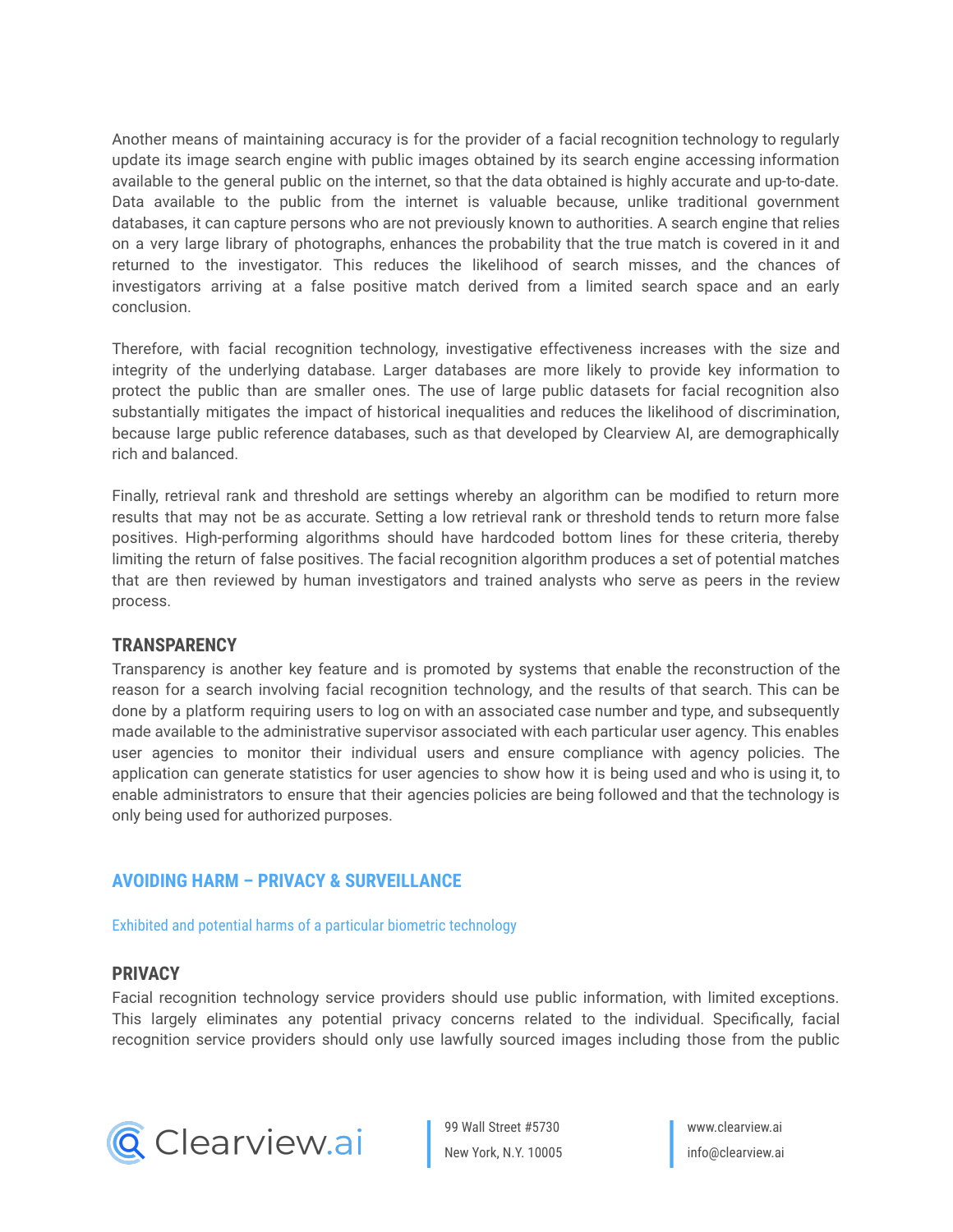internet, government databases, or client enrollment services. Government investigators already have lawful access to every public image on the internet. Databases of such public images make the processing of those images faster and more accurate. NIST has found that forensic examiners performed best when supported by facial recognition technology and the most accurate performance resulted when these efforts are combined. "[A] team of scientists from... NIST and three universities have tested the accuracy of professional face identifiers, providing at least one revelation that surprised even the researchers: Trained human beings perform best with a computer as a partner, not another person."7 Facial recognition technology that maintains these kinds of protections achieves a vital public purpose. It is proportional, because the imposition on individual privacy associated with searching public imagery is small, while the benefits to public safety and to victims of crime are substantial.

## **SURVEILLANCE**

Opponents of facial recognition technology often mischaracterize facial recognition technology making it appear analogous to 24/7 mass surveillance. Some countries whose laws do not protect freedom of expression, freedom of movement and other civil rights can design and use the technology to engage in live monitoring of behavior, activities, or information. <sup>8</sup> But this type of use is not inherent in the technology, which can be limited to uses that are consistent with and strengthen human rights by protecting against false identifications as well as providing for accurate ones. The use of facial recognition as an investigative tool to look for information to identify a person after a crime or incident occurs is not surveillance. Indeed, LexisNexis, DMV databases, Google, and other search engines are routinely used to look for information after a crime or incident occurs. This type of use does not constitute surveillance even when such algorithms retrieve images to identify a person, nor does it become surveillance when the information they have is matched with a pilot image of a person to identify them. People identify other people using search engines all over the world, every moment of every day. Facial recognition technologies exist, but need to be used for appropriate purposes consistent with protecting societies, with guidelines to ensure that they are not abused.

## **EXAMPLE: JAN. 2021 CAPITOL INSURRECTION**

Facial recognition technology was used after the fact to investigate criminal conduct during the incidents occurring on January 6, 2021, at the United States Capitol. Law enforcement entities successfully used facial recognition technology to determine if their partial or fleeting photos of those involved in criminal conduct could be matched with publicly posted photos on the internet, and found that the tool shortened the time required to identify persons involved in the incidents. 9



<sup>&</sup>lt;sup>7</sup> NIST Study Shows Face Recognition Experts Perform Better With AI as Partner, National Institute Of Standards And Technology (May 28, 2018), available at https://www.nist.gov/news-events/news/2018/05/nist-study-shows-face-recognitionexpertsperform-better-ai-partner.

<sup>&</sup>lt;sup>8</sup> Dave Davies, Facial Recognition And Beyond: Journalist Ventures Inside China's 'Surveillance State', National Public Radio (Jan. 5, 2021), available at https://www. npr.org/2021/01/05/953515627/facial-recognition-and-beyond-journalist-venturesinside-chinas-surveillance-sta.

<sup>9</sup> Kashmir Hill, *The facial-recognition app Clearview sees a spike in use after Capitol attack,* New York Times (Jan. 9, 2021), available at https://www.nytimes.com/2021/01/09/technology/facial-recognition-clearview-capitol.html; Jared Council, Local Police Force Uses Facial Recognition to Identify Capitol *Riot Suspects,* Wall Street Journal (Jan. 8, 2021), available at https://www.wsj.com/articles/local-policeforce-uses-facial-recognition-to-identify-capitolriot-suspects-11610164393.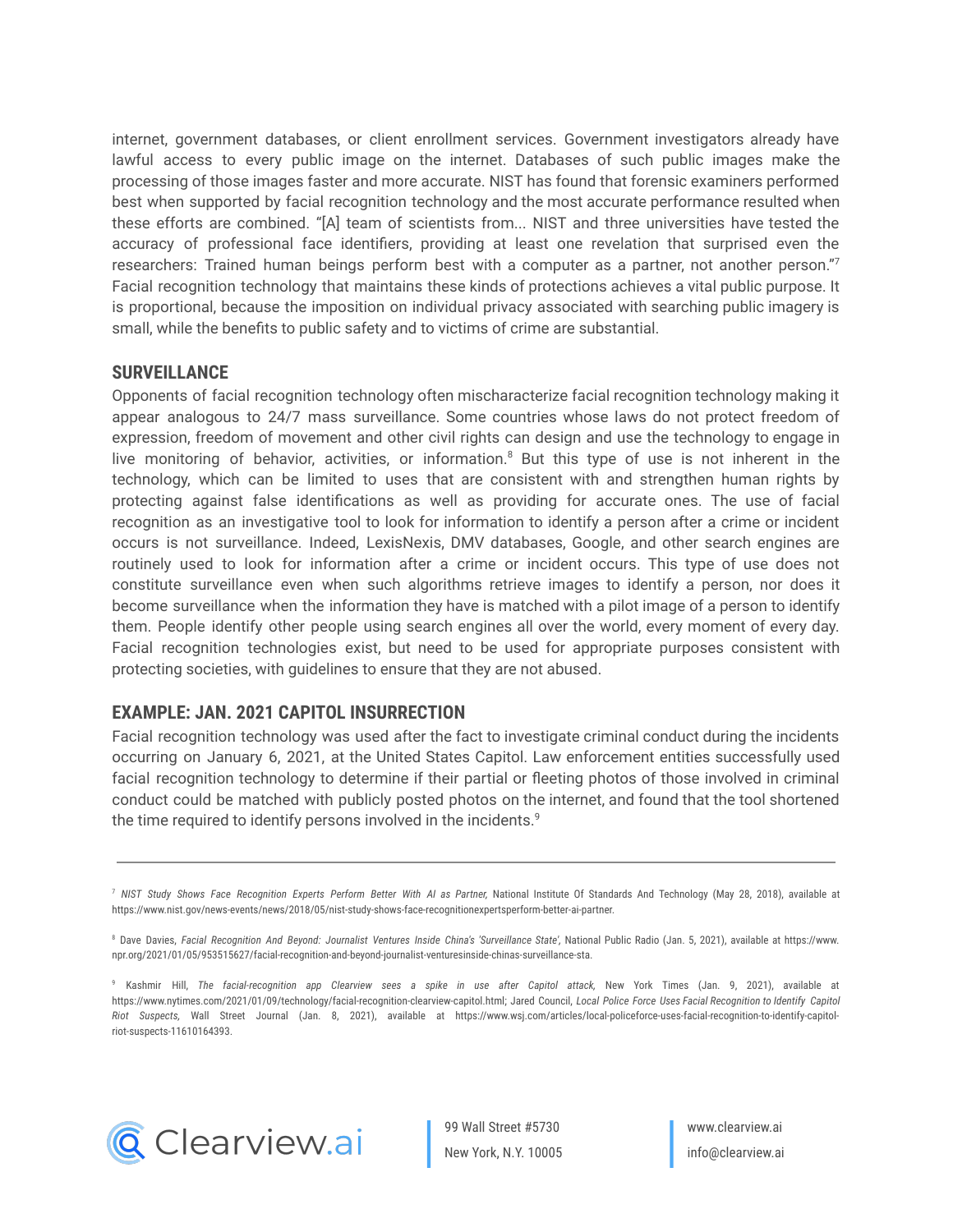## **SECURITY OF FACIAL RECOGNITION TECHNOLOGY**

#### Security considerations associated with a particular biometric technology.

Facial recognition technologies have the promise of providing tremendous value to law enforcement, and companies serving this market should treat law enforcement data with the appropriate level of protection. This means companies should implement strong security programs and internal controls around customer data. These security programs should include industry standard best practices such as annual penetration tests, bug bounty programs, secure software development techniques, endpoint detection and monitoring, and data loss prevention. Internal controls should limit employee access to customer data as much as possible, and all employee and customer actions should be logged and auditable.

## **REAL USES OF FACIAL RECOGNITION TECHNOLOGY & POTENTIAL BENEFITS**

Descriptions of use of biometric information for recognition and inference & exhibited and potential benefits of a particular biometric technology.

Responsible use of facial recognition technology is supported by the public for appropriate public uses, such as solving crimes, protecting victims, and rescuing endangered persons. According to November 2021 research performed by Zogby Analytics, 75% of Massachusetts residents and more than 75% of Virginia residents see the use of facial recognition technology by law enforcement as appropriate and beneficial. <sup>10</sup> Specifically:

- 87% of Massachusetts residents said law enforcement should be able to search publicly available social media photos to help find missing children and to find or prosecute child sex offenders/traffickers;
- 83% of Massachusetts residents said law enforcement should be able to search publicly available photos to help find endangered adults and 82% are in favor of using the technology to positively identify endangered individuals;
- 69% of Massachusetts residents think that private facial recognition database that only includes arrest mug shots would have a risk of being discriminatory with 52% saying it was a high or moderate risk;
- 90% of Virginia residents said law enforcement should be able to search publicly available social media photos to help find missing children and to find or prosecute child sex offenders/traffickers;



<sup>10</sup> *Three-in-Four Massachusetts Residents See Facial Recognition Technologies as Beneficial,* Cision PR Newswire (Nov. 30, 2021), available at https://www.prnewswire.com/newsreleases/three-in-four-massachusetts-residents-see-facial-recognition-technologies-as-beneficial-301433959.html; *Three-in-Four Virginians See Facial Recognition Technologies as Beneficial,* Cision PR Newswire (Nov. 30, 2021), available at https://www.prnewswire.com/newsreleases/three-in-four-virginians-see-facial-recognition-technologies-as-beneficial-301433955.html.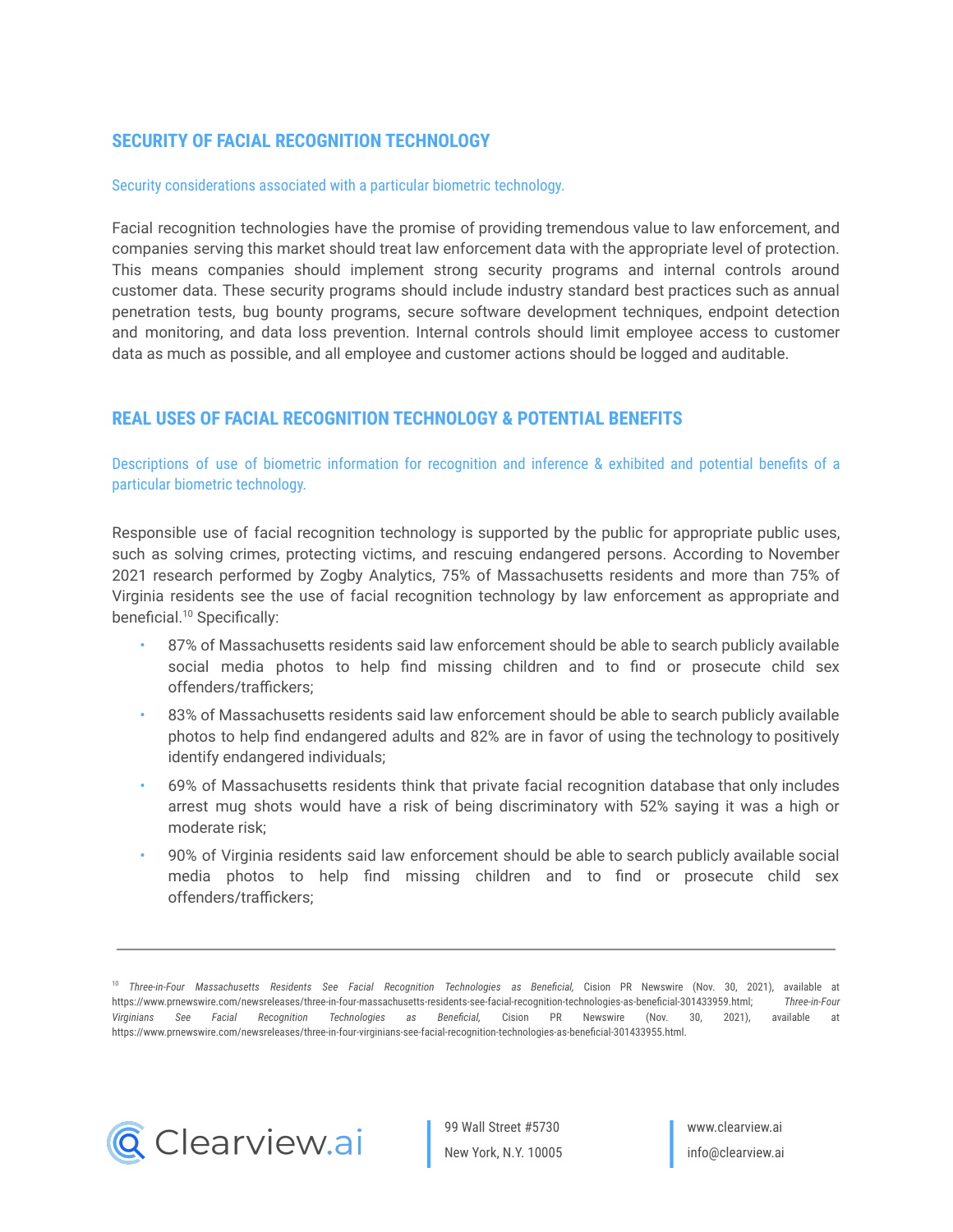- 84% of Virginia residents said law enforcement should be able to search publicly available photos to help find endangered adults and 86% are in favor of using the technology to positively identify endangered individuals;
- 70% of Virginia residents think that private facial recognition database that only includes arrest mug shots would have a risk of being discriminatory with 52% saying it was a high or moderate risk.

These results match with a 2019 study by the Center for Data Innovation, which found that only 26 percent of Americans believe the United States government should strictly limit the use of facial recognition technology, and only 18 percent believe the government should strictly limit its use if it comes at the expense of public safety.<sup>11</sup> A 2020 study by NetChoice similarly found that 83 percent of Americans want state and local governments to improve law enforcement use of facial recognition rather than ban it.<sup>12</sup> A majority of individuals polled by NetChoice supported the technology's use for lead generation, keeping child predators off school grounds, finding missing senior citizens, and locating terrorists during an active terrorist attack.

## **TRAFFICKING & CRIMES AGAINST CHILDREN**

Facial recognition offers unprecedented capabilities to identify stalkers, rapists, child abusers, and other online predators and could facilitate identification of previously unknown child victims depicted in child sexual-abuse material proliferating online. A Nevada Police Department investigator needed to identify a child that was being sexually exploited before she left the city. While online prostitution ads do not always provide identifying information for the workers, the ads often have high quality pictures that are suitable for facial recognition searches.

The investigator submitted one of the images from the ads, and within 10 to 15 seconds facial recognition technology provided a possible lead, including a link to the girl's Instagram page. By researching the contents of the public Instagram profile, the investigator positively identified the victim within two hours of the search – and confirmed that she was a 16-year-old juvenile. After booking an "appointment" for the next day, the investigator recovered the victim and apprehended her trafficker. She had been trafficked and abused since she was 13 years old. Time was of the essence and local law enforcement access to the technology was critical to this victim's safety.

## **ATTEMPTED CHILD ABDUCTION**

A suspicious YouTube video was shared to a Michigan police department Facebook account. The video showed conversations in which an adult male subject attempted to solicit child sexually abusive material from a 14-year-old female, and then attempted to abduct the juvenile victim at a park. A vehicle and partial license plate was visible in the video. A facial recognition search of the profile photo resulted in a

<sup>12</sup> *Americans Want Facial Recognition Use By Law Enforcement Improved, But Not Banned,* Netchoice (Sept. 24, 2020), available at https://netchoice.org/media-press/americans-wantfacial- recognition-use-by-law-enforcement-improved-but-not-banned/.



<sup>&</sup>lt;sup>11</sup> Daniel Castro and Michael McLaughlin, Survey: Few Americans Want Government to Limit Use of Facial Recognition Technology, Particularly for Public Safety or Airport *Screening,* Center For Data Innovation (Jan. 7, 2019), available at [https://datainnovation.org/2019/01/survey-few-americans-want-government-to-limit-use-of-facial-Recognition](https://datainnovation.org/2019/01/survey-few-americans-want-government-to-limit-use-of-facial-Recognition-)technology-particularly-for-public-safety-or-airport-screening/.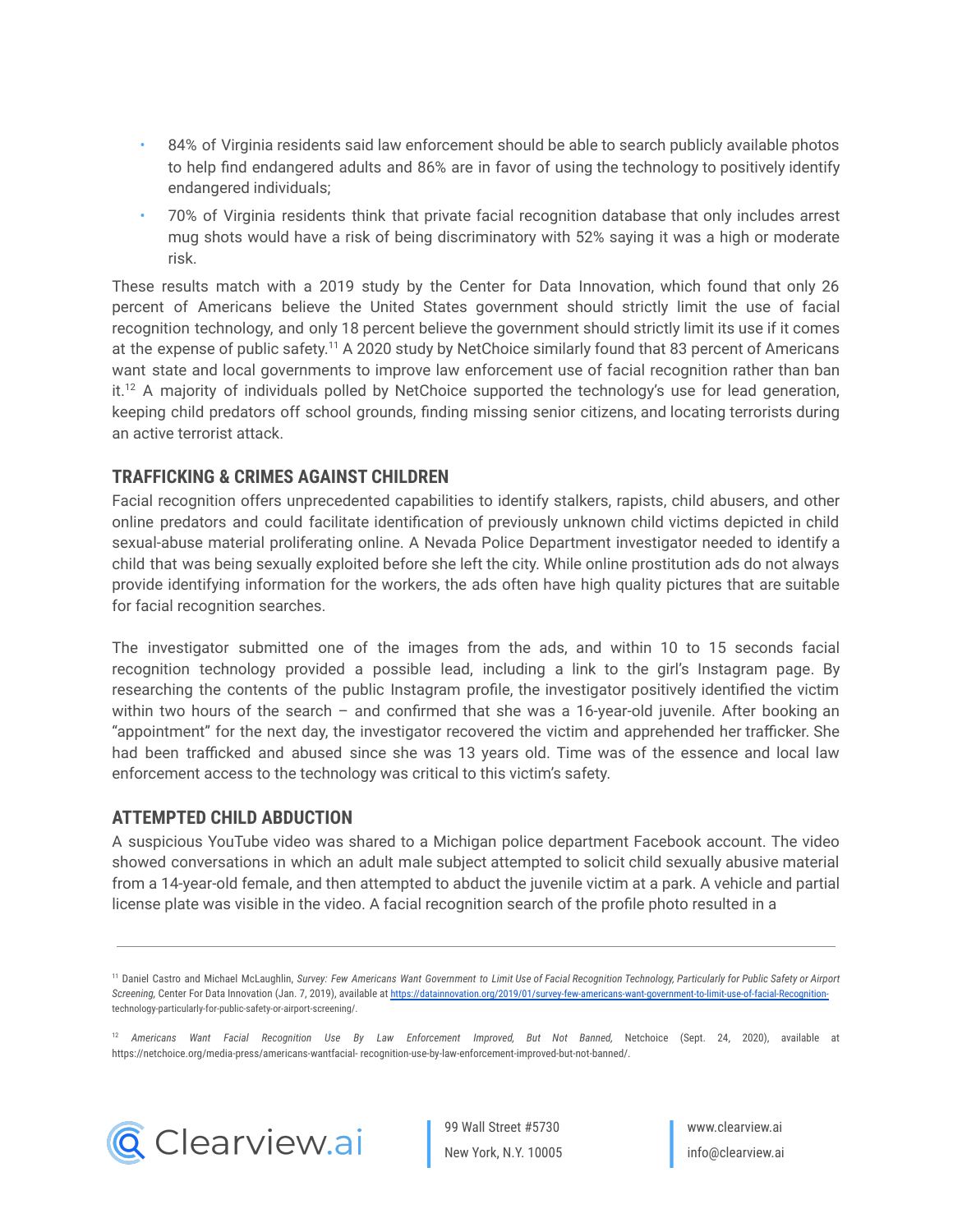match to the suspect's real social media account. Further investigation uncovered the suspect had a vehicle matching the partial plate and vehicle seen in the video. The investigative lead was forwarded to local authorities who continued the investigation and apprehended the suspect.

## **IDENTIFYING A KILLER WHO TARGETED LGBTQ VICTIMS<sup>13</sup>**

Three members of the LGBTQ+ community were shot and killed by a man at a local home in Detroit, Michigan, in 2019. The Detroit Police Department used facial recognition – in combination with other investigative tools – to help identify the suspect based on video images from a nearby gas station. The suspect was charged with three counts of murder, in addition to other charges.

## **IDENTIFYING A SERIAL ARMED ROBBER<sup>14</sup>**

In 2018, detectives in Munster, Indiana, tried to identify a suspect who had attempted to rob a local business at gunpoint, after releasing a photo from the location's surveillance system which was shared by local media. No leads were generated until they used facial recognition and found a possible match, a man that had skipped parole after serving a prison sentence for nine armed robberies in Illinois. The suspect was identified after the store owner was shown a photo lineup that included the man's picture and was arrested several months later. Without facial recognition, the suspect would likely never have been found.

#### **SCAM ARTIST**

Detectives in North Carolina were working to identify a scam artist in a fraud case. The detective searched a photo of the fraud suspect using facial recognition technology and was able to identify him from an article in New Jersey. The suspect was wanted in New Jersey for similar crimes.

## **SAFEGUARDS TO ENSURE THE RESPONSIBLE USE OF FACIAL RECOGNITION TECHNOLOGY**

Like any technology, facial recognition can be used properly to help protect people and societies, to speed identification of people to enable them to safely secure access to protected areas, to enable them to efficiently obtain services, such as access to their online accounts. Guidelines that shape how facial recognition technologies are used are an essential element of ensuring that they protect civil liberties while meeting other important objectives consistent with living in a free society. Principles such as accuracy and non-discrimination, protecting privacy, ensuring accountability, and preventing the abuse of the technology to surveil domestic populations engaged in protected or private activity, are all essential elements of making facial recognition technology serve the public interest.

<sup>13</sup> Sarah Rahal, Detroit man charged with triple LGBTQ killings, The Detroit News (Jun. 2019), available at https://www.detroitnews.com/story/news/local/detroitcity/2019/ 06/06/detroit-man-charged-triple-lgbtq-killings/1373342001/.

<sup>14</sup> Sarah Reese, U.S. Marshalls Arrest Fugitive in Munster Payday Loan Business, The Times Of Northwest Indiana (July 7, 2018), available at https://www.nwitimes.com/ news/local/illinois/u-s-marshals-arrest-fugitive-in-munster-paydayloan-business/article\_9e538765-53a0-52f7-bc8a-34baa5bbdc54.html.



99 Wall Street #5730 New York, N.Y. 10005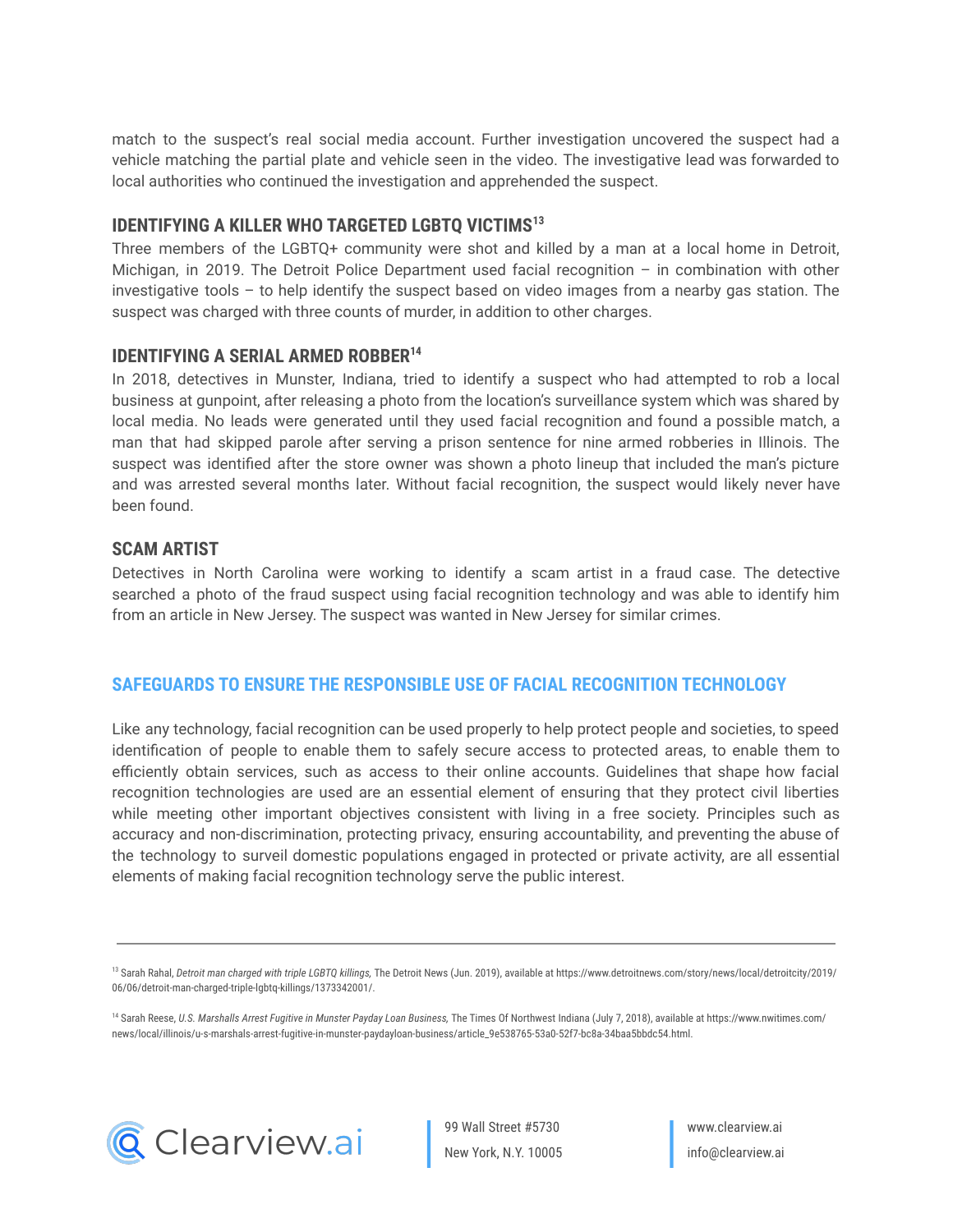The chart below provides the essential principles for facial recognition technology's use in the public interest.

| <b>CIVIL LIBERTY PROTECTION PRINCIPLES</b>                                                                                           |                                                                                                                                                                                                                                                                                                                                                                                                                                                                                                                                                                                                                                                                                                                                                                                                                                                                                                                                                                                                                                                                                                            |
|--------------------------------------------------------------------------------------------------------------------------------------|------------------------------------------------------------------------------------------------------------------------------------------------------------------------------------------------------------------------------------------------------------------------------------------------------------------------------------------------------------------------------------------------------------------------------------------------------------------------------------------------------------------------------------------------------------------------------------------------------------------------------------------------------------------------------------------------------------------------------------------------------------------------------------------------------------------------------------------------------------------------------------------------------------------------------------------------------------------------------------------------------------------------------------------------------------------------------------------------------------|
| <b>Accuracy &amp;</b><br>Non-<br><b>Discrimination.</b>                                                                              | Facial recognition technology must meet a minimum accuracy standard for face matches in<br>all demographic groups to ensure non-discrimination against any demographic group. A<br>facial recognition service shall be deemed to meet the standards by having participated in<br>the business-relevant tracks evaluated by the Face Recognition Vendor Test (FRVT) from<br>NIST and scored well. The algorithm is recommended to have received 99% or better true<br>positive rates across all demographic groups at stringent false positive rates as selected by<br>FRVT, or at high retrieval ranks. We note that FRVT regularly puts out new test datasets and<br>retires old ones, so our recommendations must be put into context. On an absolute scale,<br>algorithms will only get more accurate. Notwithstanding the foregoing, a lower standard of<br>accuracy shall be acceptable to identify a person under the age of 18 in connection with<br>providing the facial recognition service for protecting a minor at risk of abuse, kidnapping, or<br>other threats to a minor's life or safety. |
| Privacy.                                                                                                                             | The facial recognition technology must be designed so that it protects the privacy of persons<br>by excluding, redacting, blurring, or otherwise obscuring nudity or sexual conduct, involving<br>any identifiable person. This limitation shall not apply to images made available to the facial<br>recognition service provider by an authorized law enforcement agency seeking to protect a<br>minor at risk of abuse, kidnapping, or other threats to a minor's life or safety.                                                                                                                                                                                                                                                                                                                                                                                                                                                                                                                                                                                                                        |
| Records.                                                                                                                             | Any facial recognition service provider must ensure there is a mechanism to produce a<br>record that can be used to audit or review the information used to make a match of a person.                                                                                                                                                                                                                                                                                                                                                                                                                                                                                                                                                                                                                                                                                                                                                                                                                                                                                                                      |
| <b>Result Validation.</b>                                                                                                            | All facial recognition technology search results must be subjected to a secondary review and<br>verification prior to acting on the investigative lead.                                                                                                                                                                                                                                                                                                                                                                                                                                                                                                                                                                                                                                                                                                                                                                                                                                                                                                                                                    |
| <b>Authorization &amp;</b><br><b>Accountability.</b>                                                                                 | A facial recognition technology use policy must be in place prior to utilizing the technology.                                                                                                                                                                                                                                                                                                                                                                                                                                                                                                                                                                                                                                                                                                                                                                                                                                                                                                                                                                                                             |
| Independent<br><b>Verification of</b><br>the Lead.                                                                                   | Information provided by facial recognition technology may be used as lead information to<br>assist in identifying a person for an investigative purpose. A match provided by facial<br>recognition technology cannot be used as the sole source for positive identification of a<br>person.                                                                                                                                                                                                                                                                                                                                                                                                                                                                                                                                                                                                                                                                                                                                                                                                                |
| <b>Prohibition on</b><br><b>Use by Law</b><br><b>Enforcement for</b><br><b>Persons Engaged</b><br>in Protected<br><b>Activities.</b> | Facial recognition technology may not be used to identify a person participating in<br>constitutionally protected activities in public spaces unless there is an articulable<br>investigative purpose.                                                                                                                                                                                                                                                                                                                                                                                                                                                                                                                                                                                                                                                                                                                                                                                                                                                                                                     |